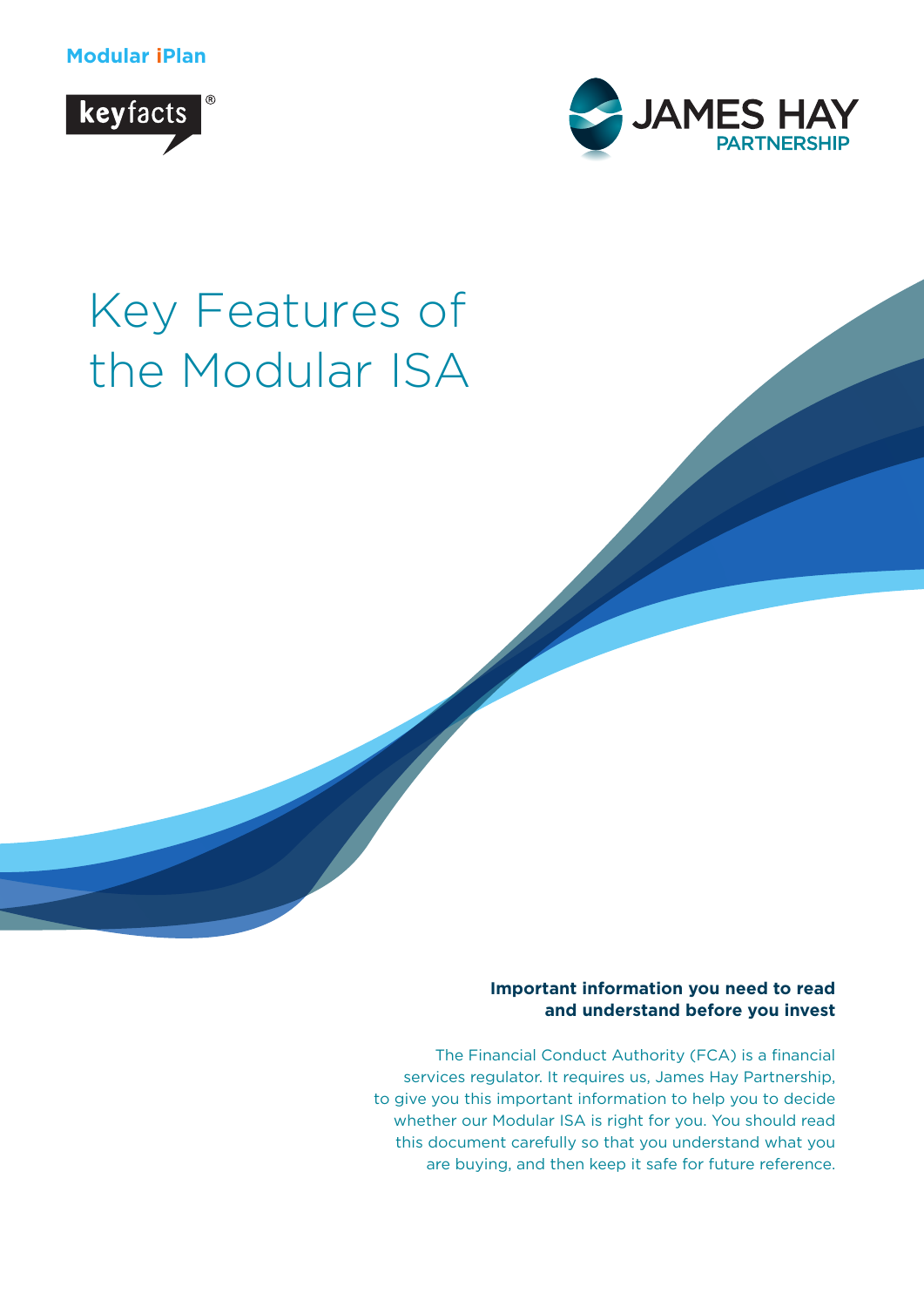# What you should know before you invest

#### **What is the purpose of this Key Features Document?**

This Key Features Document, along with your Key Features Illustration, gives you a summary of information to help you decide:

- if you want to invest in the Modular ISA
- whether the Modular ISA is right for you.

#### **What is an ISA?**

An ISA provides a tax efficient way of saving. There are four types of ISA available:

- Cash ISA
- Stocks and shares ISA
- Innovative finance ISA
- Lifetime ISA.

For the 2022/23 tax year, the ISA allowance is £20,000. You can split the amount you pay into an ISA between a cash ISA, a stocks and shares ISA, an innovative finance ISA and a lifetime ISA (up to a maximum of £4,000 and subject to age restrictions) up to the £20,000 limit.

If you do not use the ISA subscription limit in any tax year you cannot carry it forward or add it to the subscription limit of the next tax year.

#### **What is the Modular ISA?**

The Modular ISA is a stocks and shares ISA as defined under ISA regulations.

#### **Who is the Modular ISA suitable for?**

The Modular ISA may be suitable for anyone who can afford to set aside money, to build up savings over the medium to long term.

# Key features of the Modular ISA Its aims

The Modular ISA provides a tax efficient way of investing in a wide range of investments, including stocks and shares, bonds and gilts, as well as collective investment schemes.

It enables you to benefit from potential capital growth and/or income over the medium to long term as well as a return on cash investments in the form of interest, that is paid gross.

It provides you with the facility to make regular withdrawals, if required, as you continue to invest.

# Your commitment

Before opening a Modular ISA, you should consider whether you have sufficient investment experience and are prepared to be responsible for making decisions about how your money is invested during the time that your Modular ISA is open.

You will need to:

- make at least one payment into your Modular ISA
- pay the charges set out in the Modular ISA Charges Schedule
- regularly review your investments and the amount you pay
- consider this type of investment as a medium to long term commitment.

To open a Modular ISA you must already hold a Modular iSIPP. If you later close your Modular iSIPP, the Modular ISA will also have to be closed. For further information, please refer to the Modular ISA Terms and Conditions, a copy of which is available on our website at www.jameshay.co.uk.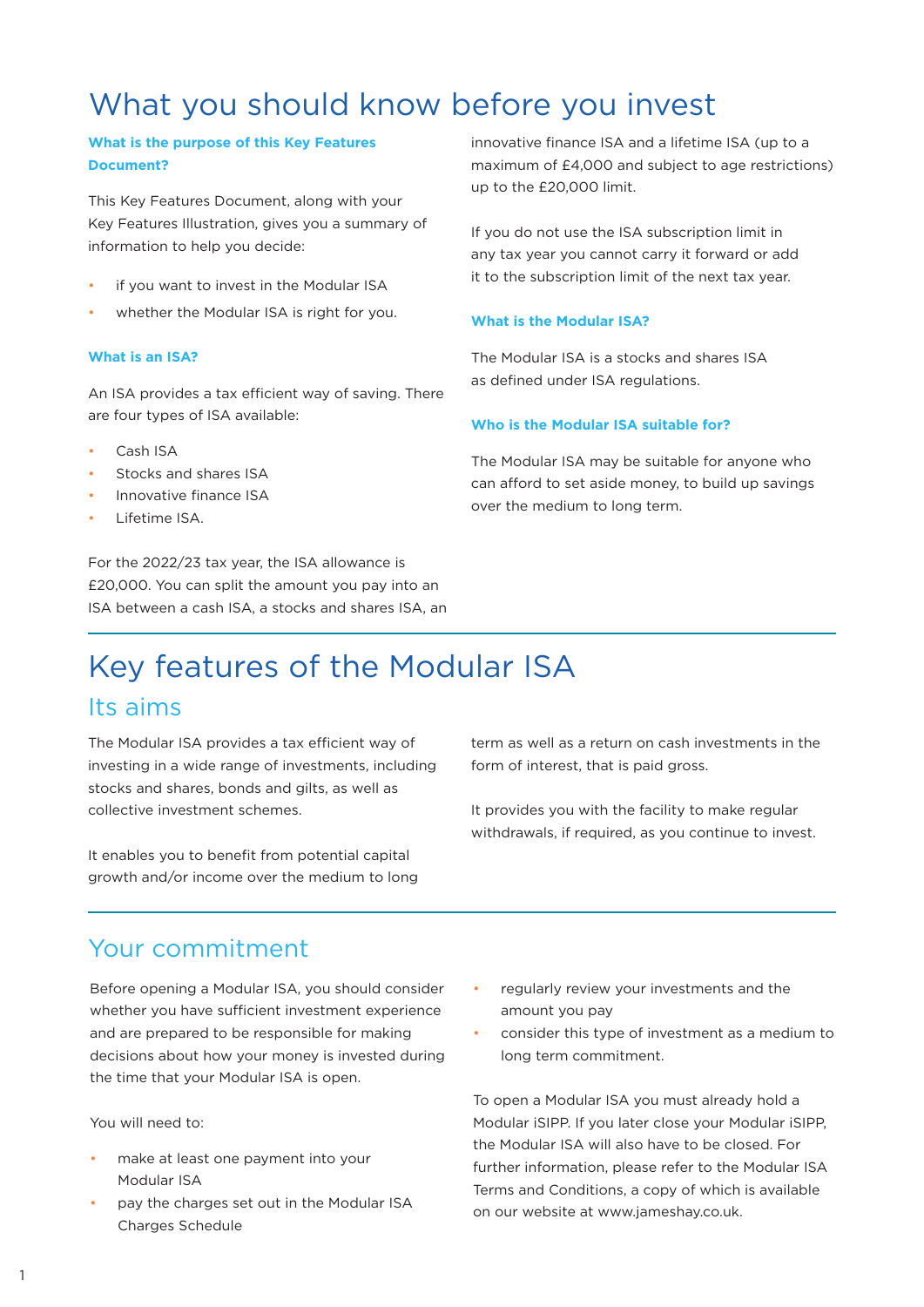# Understanding the risks

There are risks associated with investing your money via a Modular ISA which, depending on how they are managed, could affect the value of your Modular ISA in the future. These are detailed below. You may be able to reduce the impact of some of the risks, as you are able to control:

- the amount you put in
- the investments you select
- if you choose to take withdrawals.

However, other factors that contribute to the different risks involved in having a Modular ISA may be outside of your control. For example, the Government may change the tax rules applicable to ISAs and this could affect the tax treatment of your ISA.

**To understand the risks associated with investing via a Modular ISA and how the amount of money you will eventually receive may be affected, we strongly suggest you read on.**

#### **Applying for the Modular ISA**

If you open a Modular ISA and later change your mind and choose to cancel it, you may get back less than you paid in. Please refer to the Modular ISA Terms and Conditions for further information.

#### **Transferring investments in**

If you are transferring an existing ISA, there could be exit penalties imposed by the transferring ISA manager.

If you transfer existing investments into your Modular ISA, they may need to be transferred as cash and you may not get the benefit of any investment increases whilst the transfer is being processed.

#### **Investing your money in your Modular ISA**

The value of your investment can fluctuate up and down and it is possible that you may get back less than the amount you originally invested.

Depending on the type of investments you choose to invest in, there will be different risks that will affect the value of your investment. For example:

- foreign investments will be affected by changes in the rate of currency exchange
- investments in stocks and shares or funds that invest in stocks and shares, will be affected by fluctuations in the stock market.

**For further information on the risks that are specific to a particular investment, please read the Guide to Investment Risk available on our website at www.jameshay.co.uk, or speak to your financial adviser.**

If the returns on your Modular ISA investments are poor, they may not cover the level of charges applied and the value of your Modular ISA could significantly reduce in value over time. You should regularly review the performance of your chosen investments to check that they remain suitable for providing you with the benefits you require in the future.

Not all your investments may be protected by the FSCS. The FSCS provides financial compensation to investors in the event of the failure of a financial institution. To understand how this may affect your Modular ISA, please see the 'Other Information' section on page 8 of this Key Features Document.

#### **Withdrawals from your Modular ISA**

The value of your Modular ISA is not guaranteed. Its value will depend on a number of factors including:

- what you have paid in
- how your investments have performed
- the charges that have been deducted.

The level of the withdrawals you can make will depend on:

- the value of your Modular ISA
- whether you are able to sell your investments.

High levels of inflation could reduce the value of your Modular ISA in real terms.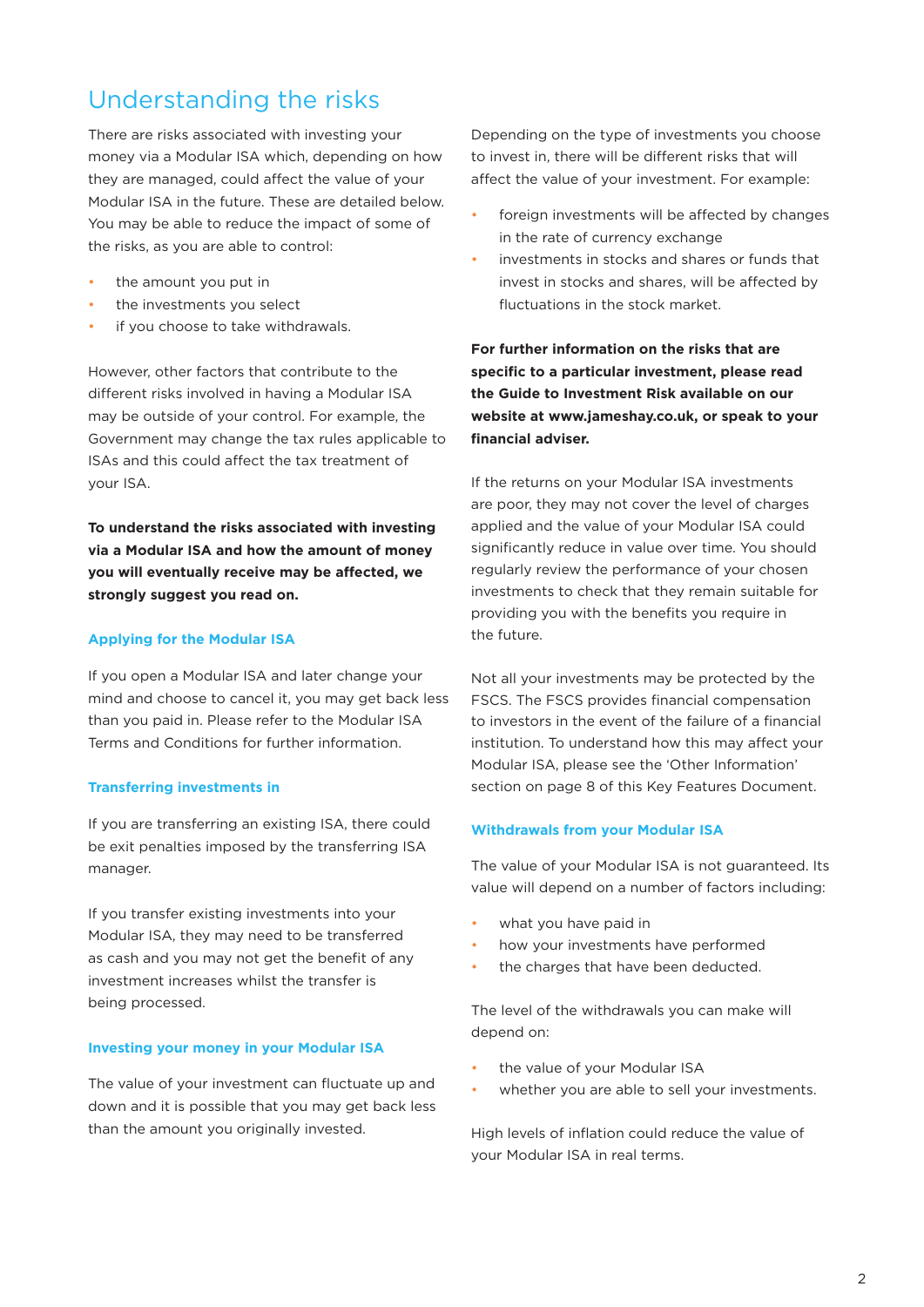#### **Modular ISA on death**

In the event of your death, your Modular ISA will form part of your estate and may be subject to inheritance tax.

# Questions and answers

#### Is the Modular ISA the correct product for me?

The Modular ISA may be right for you if you are looking to:

- build capital growth
- save money whilst earning interest free of UK income tax
- take income from your existing investments
- access a wide variety of investment options
- accept a degree of risk with your capital.

### Who can take out the Modular ISA?

You can take out a Modular ISA if you are:

- over 18
- resident in the UK
- not an undischarged bankrupt.

### Who can make payments into the Modular ISA?

We will normally only accept payments, known as subscriptions, into your Modular ISA from you. Payments can be made by bank transfer or Direct Debit.

Your product bank account details, including the required payment reference, can be found within your James Hay Online account.

#### How much can I pay in?

There is no minimum amount you must pay into your Modular ISA. The maximum amount you can pay into an ISA in the 2022/23 tax year is £20,000. This limit may be reviewed by HM Revenue & Customs (HMRC) and could change in the future. You can split the amount you pay into an ISA between a cash ISA, a stocks and shares ISA, an innovative finance ISA and a lifetime ISA (up to a maximum of £4,000) as you choose, up to the £20,000 limit. For example you could put £5,000 in a cash ISA, £4,000 in a lifetime ISA and £11,000 in a stocks and shares ISA.

You can make regular or occasional payments at any time and you can vary the amount and frequency

of your payments, as long as you do not exceed the HMRC maximum limits for tax free savings into an ISA account in any tax year.

If you do not have an FCA authorised financial adviser who is advising you on your Modular iPlan products, you must have a minimum of £100,000 already invested in the Core Modular iPlan investments (Investment Centre, Managed Portfolio Panel, Cash Panel and panel stockbroker) before we will consider allowing you to invest outside of the Core Modular investment options.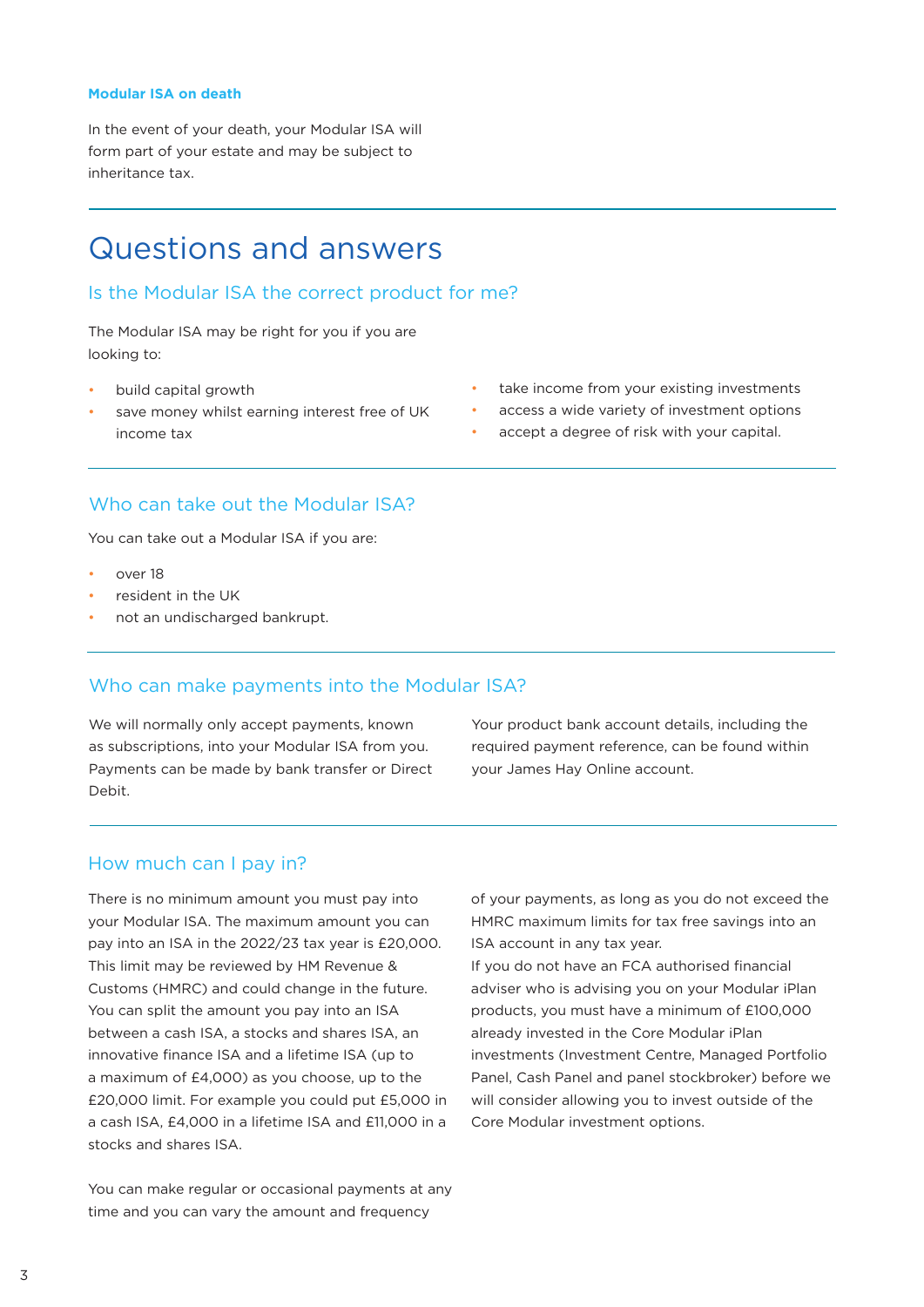# Can I transfer existing ISAs into the Modular ISA?

You can transfer existing ISAs that you own into your Modular ISA. Transfer payments in the form of cash or assets other than cash (known as in-specie transfers) may be accepted.

# What is the product bank account?

Any money you pay into your Modular ISA is held in a pooled bank account in the name of James Hay Wrap Managers Limited, until we receive instructions to invest. This pooled bank account also holds money for other clients and is operated by us in accordance with the FCA's Client Money Rules.

Your Modular ISA's individual holding is recorded in our internal records and referred to as your product bank account.

For further information on our product bank accounts, please visit our website at www.jameshay.co.uk.

# What can I invest in?

Through the Modular ISA you can invest in a wide range of investments, including collective investment funds (such as unit trusts and OEICs) and investment trusts.

You can open an account with a stockbroker on our panel to buy and sell stocks and shares.

You can change investments at any time, unless an investment has restrictions. These will be covered in the literature or terms and conditions for the relevant investment you or your financial adviser has chosen.

# What are the modules within the Modular ISA?

#### **Modular ISA Core Investments**

The Core Modular ISA gives you access to:

- the James Hay Investment Centre which provides the facility for you to choose individual collective investment funds from a wide range of leading fund managers at discounted charges
- a range of model portfolios via the Managed Portfolio Panel

**Please note: If you invest in a model portfolio on the Managed Portfolio Panel, you will be unable to hold Investment Centre funds outside of the portfolio in the Modular ISA.**

the services of a stockbroker on our panel.

Full details of our stockbroker panel and Managed Portfolio Panel are available on our website at www.jameshay.co.uk.

#### **Whole of Market Module**

You can invest in most other types of investments allowed under HMRC ISA rules which do not fit within the Core Modular ISA.

**Please note: If an investment fund is available under our Investment Centre, you must buy it through our Investment Centre and you will not be permitted to purchase it via the Whole of Market Module.**

For further information on the investments available to you under the Modular ISA, please see the Modular ISA Permitted Investments List which is available on our website at www.jameshay.co.uk.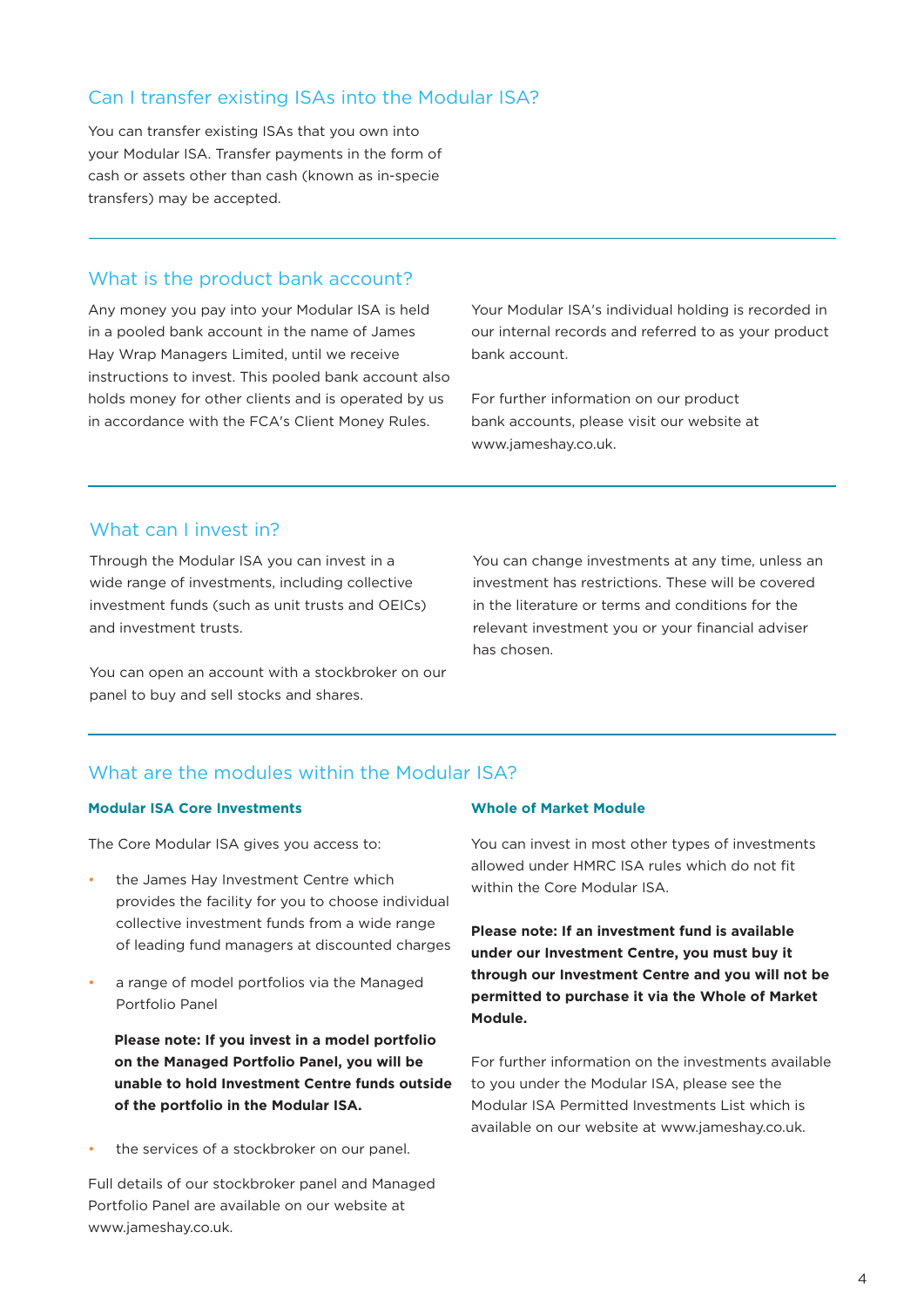# What are the charges?

Full details of our charges are given in the Modular ISA Charges Schedule which is available on our website at www.jameshay.co.uk. You may pay charges to other parties depending on the investments you select. You may also pay charges to your financial adviser. These charges can be paid out of your Modular ISA.

Our charges are normally deducted from the product bank account. If there is insufficient money available in the product bank account we will ask you to either sell some investments within your Modular ISA or you can pay us directly.

# Can I have an illustration?

If you have a financial adviser they will provide you with an illustration. If you do not have a financial adviser, we will send you an illustration when we receive your application form.

Alternatively, you can request an illustration before you make an application by contacting us. Our contact details are in the 'How to contact us' section on page 8 of this Key Features Document.

# When can I make withdrawals?

You can make withdrawals from your Modular ISA at any time. These can be on a single or regular basis.

Withdrawals generally take 14 to 30 days to complete, and are made by CHAPS or Faster Payments to an account in your name that you nominate. Single withdrawals may alternatively be paid by cheque payable to you.

# Can I transfer to another ISA manager at any time?

You can transfer your Modular ISA to another ISA manager at any time.

You may transfer all of your current tax year ISA, or part or all of a previous tax year's ISA at any time, provided the transfer is in accordance with the regulations applying to ISAs and your new ISA manager agrees to the transfer.

A transfer may be made in cash or by re-registering assets depending on your new ISA manager's agreement.

### What tax will I pay?

The Modular ISA is a tax-exempt product which means you will not pay tax on any gains you make within your Modular ISA product.

The tax treatment of ISAs may change in the future. We are unable to provide you with individual tax advice and if you need this you should speak to your financial adviser.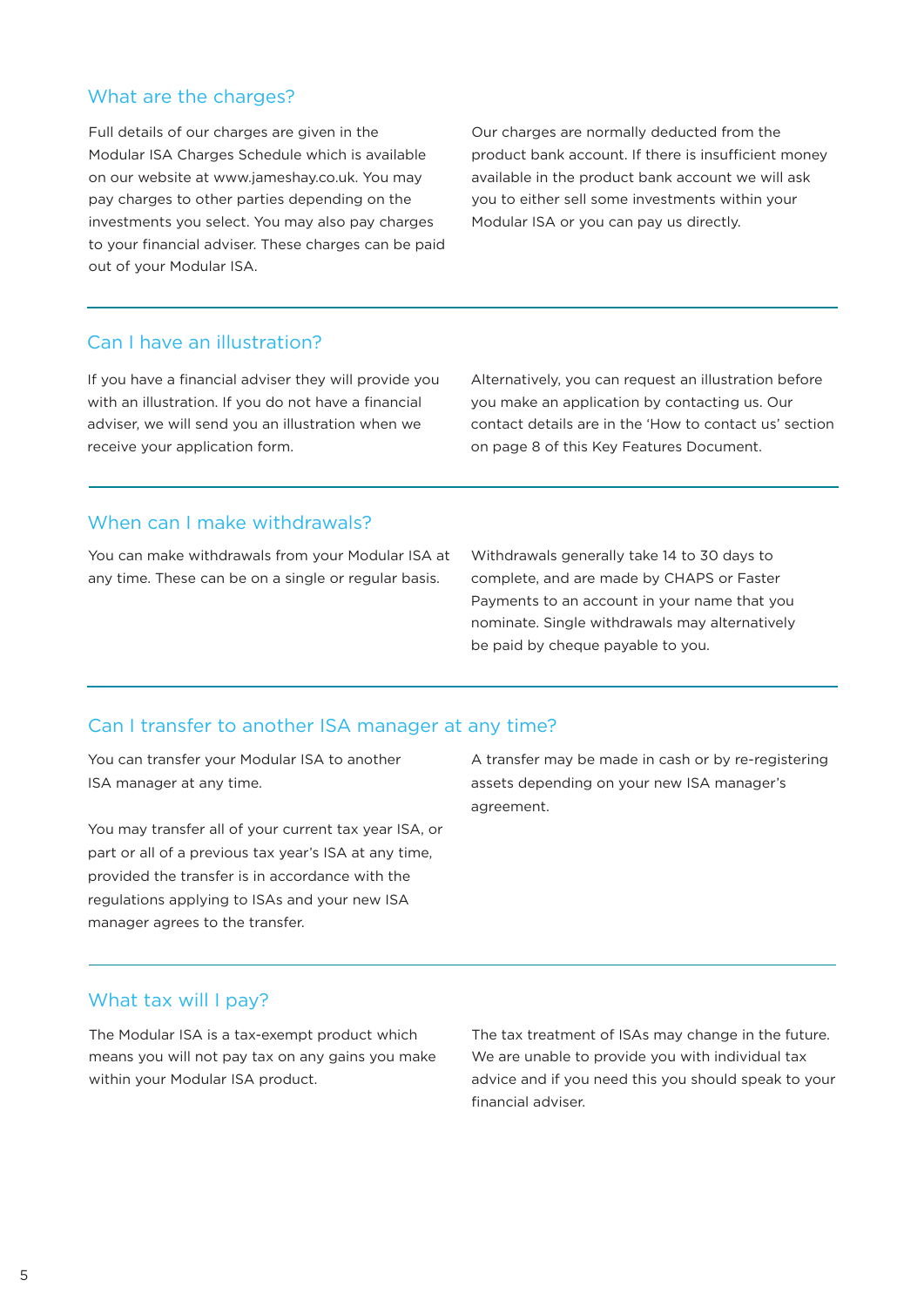# What happens to my Modular ISA when I die?

If an ISA account holder dies, the investments remain sheltered from tax as a 'continuing account of a deceased investor', until the earlier of:

- the completion of the administration of the deceased's estate
- the closure of the ISA account, or
- the third anniversary of the ISA account holder's death.

During this period, no new subscriptions can be made to the account, and it normally cannot be transferred to another ISA manager.

On receiving appropriate proof of title, such as probate, we will pay in accordance with the instructions of your personal representatives the balance together with any interest earned up to the date we close the Modular ISA.

The proceeds from your Modular ISA will form part of your estate for inheritance tax purposes. If on your death you have a surviving spouse or civil partner, they will be able to invest an amount into their ISA in addition to their usual allowance, referred to as Additional Permitted Subscriptions (APS). The APS can be funded from ISA assets or cash that they inherit or, if in cash, from their own resources.

The APS limit is the value of the ISA investments either:

- at the date of death of the ISA account holder, or
- at the point when the account ceases to be a continuing deceased's account (i.e. when the ISA is closed after investments are distributed to the estate, or the third anniversary of the ISA account holder's death - whichever is earlier).

The surviving spouse or civil partner can choose which value to use, but once they have done so, they cannot change their mind.

# Can I change my mind?

You have the right to cancel your Modular ISA. On receipt of your Modular ISA application form we will send you a cancellation notice.

You will have 30 days from receipt of this notice to tell us that you have changed you mind and wish to cancel your application. For further details, please see the **Modular ISA Terms and Conditions**.

# What other documents should I read?

We ask that you also read the Modular ISA Key Features Illustration provided by your financial adviser, or by us if you do not have a financial adviser. In addition, you should read the:

- Modular ISA Charges Schedule
- Modular ISA Permitted Investments List
- Modular ISA Terms and Conditions and
- Modular iPlan Technical Guide.

These documents provide you with more detailed information on the Modular ISA.

If after reading the documentation you are unclear about any aspect of the Modular ISA, or you are unsure whether the Modular ISA is right for you, we strongly suggest you take advice from a financial adviser.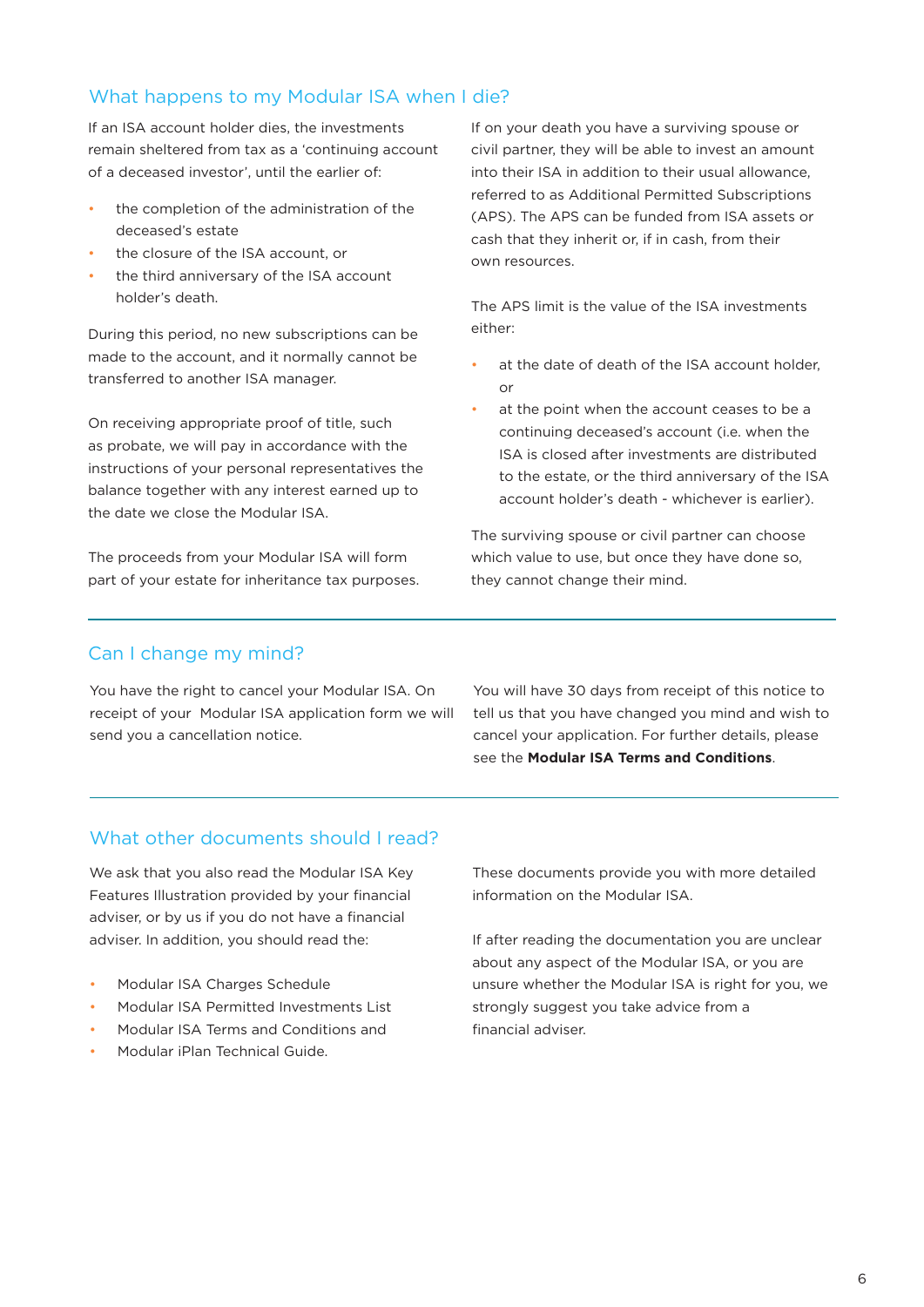# What correspondence and communications will I receive?

We will issue:

- a cancellation notice that gives you the right to cancel your Modular ISA (unless you have waived these rights in your application form)
- information to allow you to access the secure area of our website for you to view details of your Modular ISA
- a quarterly valuation statement for your Modular ISA
- other necessary correspondence depending on the day-to-day operation of your Modular ISA.

Where you have a financial adviser we will send correspondence to them, apart from cancellation notices which we will send to you. The only correspondence we will send to both you and your financial adviser is your quarterly valuation statement.

Our standard methods of communication are by letter, secure electronic messaging (through James Hay Online) and telephone. We do not consider standard email to be secure and so we will not normally communicate in this way if the communication includes personal information or instructions relating to your Modular ISA or investments.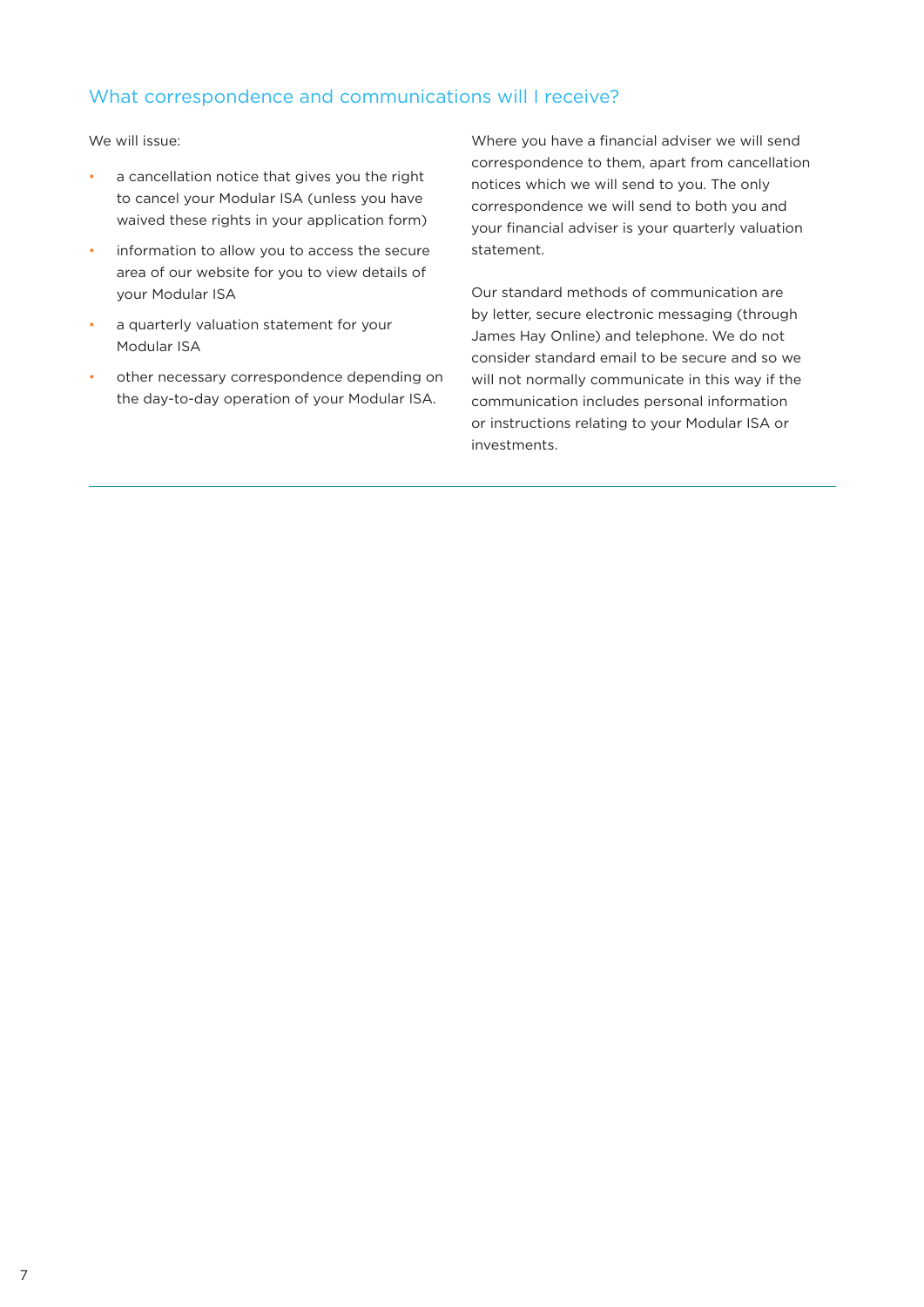# Other information

#### **How to complain**

If you wish to complain about any aspect of the service you have received, please contact the Complaints Manager using any of the methods detailed in the 'How to contact us' section below.

Complaints about this product that we cannot address may be referred to the Financial Ombudsman Service.

For details of our formal complaints procedure or contact information for the Financial Ombudsman Service, please see the Guide to our Complaint Procedure leaflet, a copy of which can be obtained from our website at www.jameshay.co.uk.

Making a complaint will not affect your right to take legal proceedings.

#### **Law**

The information given in this document is based on our current understanding of financial services regulations and can be subject to change as tax laws and legislation may change over time.

In the event of a dispute, the law of England and Wales will apply, and by completing a Modular ISA application form you will be agreeing to this.

#### **Financial Services Compensation Scheme (FSCS)**

The FSCS provides protection to consumers when financial services firms fail (or go bust). It is the compensation scheme for customers of UK

authorised financial services firms. FSCS can compensate customers if a firm has stopped trading or does not have enough assets to pay claims made against it.

The Modular ISA is covered by the FSCS in the event that we are unable to meet our obligations to you regarding administration of the Modular ISA. The product bank account is also separately covered by the FSCS in the event of the failure of the relevant bank itself.

Similarly, the underlying investments within your Modular ISA may be subject to their own protection from the FSCS in the event of the failure of the relevant investment provider. However, this will depend on the investments you select and you should seek further clarification from the investment provider or your financial adviser of the cover applicable to your chosen investments before investing.

For details on how we will hold any money and/or investments, and the level of protection available, please read the document available on our website at www.jameshay.co.uk called How your Money and Investments are held within James Hay Partnership Products.

For further information, please visit the FSCS website at www.fscs.org.uk.

#### How to contact us

We do not provide financial advice. Your financial adviser (if you have appointed one) will normally be your first point of contact. However, if you need more help or information regarding the administration or features of your Modular ISA, or if you wish to exercise your right to cancel your Modular ISA, you can write to us at the following address:

**James Hay Partnership Dunn's House St Paul's Road Salisbury SP2 7BF**

**Website: www.jameshay.co.uk Telephone: 03455 212 414**

Lines are open from 9am to 5pm Monday to Friday. To help us improve our service we may record or monitor calls.